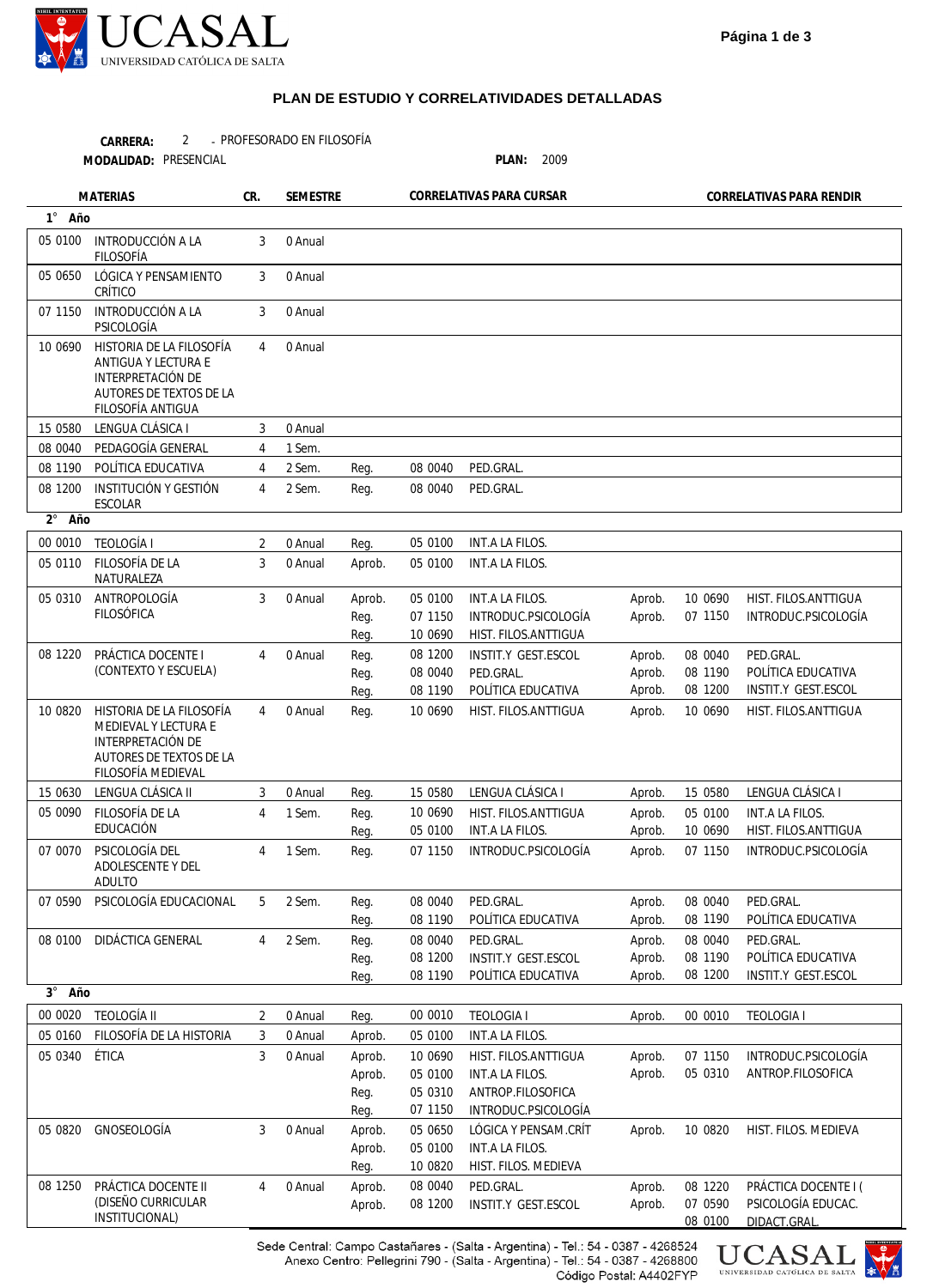

## **PLAN DE ESTUDIO Y CORRELATIVIDADES DETALLADAS**

PROFESORADO EN FILOSOFÍA **CARRERA:** 2 -

| MODALIDAD: PRESENCIAL |  |
|-----------------------|--|
|-----------------------|--|

PRESENCIAL **PLAN:** 2009

| <b>MATERIAS</b>    |                                                    | CR.            | <b>SEMESTRE</b> |                | CORRELATIVAS PARA CURSAR |                                          | CORRELATIVAS PARA RENDIR |         |                      |
|--------------------|----------------------------------------------------|----------------|-----------------|----------------|--------------------------|------------------------------------------|--------------------------|---------|----------------------|
| 3<br>Año           |                                                    |                |                 |                |                          |                                          |                          |         |                      |
| 08 1250            | PRÁCTICA DOCENTE II                                | $\overline{4}$ | 0 Anual         | Aprob.         | 08 1190                  | POLÍTICA EDUCATIVA                       | Aprob.                   | 08 0100 | DIDACT.GRAL.         |
|                    | (DISEÑO CURRICULAR                                 |                |                 | Reg.           | 07 0590                  | PSICOLOGÍA EDUCAC.                       | Aprob.                   | 07 0070 | PSIC.ADOLES.ADULTO   |
|                    | INSTITUCIONAL)                                     |                |                 | Reg.           | 07 0070                  | PSIC.ADOLES.ADULTO                       |                          |         |                      |
|                    |                                                    |                |                 | Reg.           | 08 1220                  | PRÁCTICA DOCENTE I (                     |                          |         |                      |
|                    |                                                    |                |                 | Reg.           | 08 0100                  | DIDACT.GRAL.                             |                          |         |                      |
| 10 1180            | HISTORIA DE LA FILOSOFÍA                           | $\overline{4}$ | 0 Anual         | Aprob.         | 10 0690                  | HIST. FILOS.ANTTIGUA                     | Aprob.                   | 10 0820 | HIST. FILOS. MEDIEVA |
|                    | MODERNA LECTURA E                                  |                |                 | Reg.           | 10 0820                  | HIST. FILOS. MEDIEVA                     |                          |         |                      |
|                    | INTERPRETACIÓN DE<br>AUTORES DE TEXTOS DE LA       |                |                 |                |                          |                                          |                          |         |                      |
|                    | FILOSOFÍA MODERNA                                  |                |                 |                |                          |                                          |                          |         |                      |
| 90 00 20           | ESTÉTICA                                           | 3              | 0 Anual         | Aprob.         | 05 0100                  | INT.A LA FILOS.                          | Aprob.                   | 05 0310 | ANTROP.FILOSOFICA    |
|                    |                                                    |                |                 | Reg.           | 05 0310                  | ANTROP.FILOSOFICA                        |                          |         |                      |
| 08 0110            | DIDÁCTICA ESPECIAL                                 | $\overline{4}$ | 1 Sem.          | Aprob.         | 08 0040                  | PED.GRAL.                                | Aprob.                   | 08 1220 | PRÁCTICA DOCENTE I ( |
|                    |                                                    |                |                 | Aprob.         | 08 1190                  | POLÍTICA EDUCATIVA                       | Aprob.                   | 07 0070 | PSIC.ADOLES.ADULTO   |
|                    |                                                    |                |                 | Aprob.         | 08 1200                  | INSTIT.Y GEST.ESCOL                      | Aprob.                   | 08 0100 | DIDACT.GRAL.         |
|                    |                                                    |                |                 | Reg.           | 08 0100                  | DIDACT.GRAL.                             |                          |         |                      |
|                    |                                                    |                |                 | Reg.           | 07 0070                  | PSIC.ADOLES.ADULTO                       |                          |         |                      |
|                    |                                                    |                |                 | Reg.           | 08 1220                  | PRÁCTICA DOCENTE I (                     |                          |         |                      |
| 35 1510            | SEMINARIO SOBRE EL USO                             | $\overline{4}$ | 2 Sem.          | Aprob.         | 08 1200                  | <b>INSTIT.Y GEST.ESCOL</b>               | Aprob.                   | 07 0590 | PSICOLOGÍA EDUCAC.   |
|                    | DE LAS TECNOLOGÍAS DE<br>LA INFORMACIÓN Y LAS      |                |                 | Aprob.         | 08 1190                  | POLÍTICA EDUCATIVA                       | Aprob.                   | 07 0070 | PSIC.ADOLES.ADULTO   |
|                    | COMUNICACIONES EN                                  |                |                 | Aprob.         | 08 0040                  | PED.GRAL.                                | Aprob.                   | 08 0100 | DIDACT.GRAL.         |
|                    | EDUCACIÓN                                          |                |                 | Reg.           | 08 1220                  | PRÁCTICA DOCENTE I (                     | Aprob.                   | 08 1220 | PRÁCTICA DOCENTE I ( |
|                    |                                                    |                |                 | Reg.           | 08 0100                  | DIDACT.GRAL.                             |                          |         |                      |
|                    |                                                    |                |                 | Reg.           | 07 0070<br>07 0590       | PSIC.ADOLES.ADULTO<br>PSICOLOGÍA EDUCAC. |                          |         |                      |
| $4^{\circ}$<br>Año |                                                    |                |                 | Reg.           |                          |                                          |                          |         |                      |
| 00 0100            | DOCTRINA SOCIAL DE LA                              | $\overline{2}$ | 0 Anual         | Reg.           | 00 00 20                 | <b>TEOLOGIA II</b>                       | Aprob.                   | 00 0020 | <b>TEOLOGIA II</b>   |
|                    | <b>IGLESIA</b>                                     |                |                 |                |                          |                                          |                          |         |                      |
| 05 0210            | METAFÍSICA I                                       | 3              | 0 Anual         | Aprob.         | 05 0110                  | FIL. DE LA NAT.                          | Aprob.                   | 05 0820 | GNOSEOLOGÍA          |
|                    |                                                    |                |                 | Aprob.         | 10 0820                  | HIST. FILOS. MEDIEVA                     |                          |         |                      |
|                    |                                                    |                |                 | Reg.           | 05 0820                  | GNOSEOLOGÍA                              |                          |         |                      |
| 05 0440            | FILOSOFÍA DE LAS CIENCIAS                          | 3              | 0 Anual         | Aprob.         | 05 0110                  | FIL. DE LA NAT.                          | Aprob.                   | 05 0820 | GNOSEOLOGÍA          |
|                    |                                                    |                |                 | Aprob.         | 05 0100                  | INT.A LA FILOS.                          |                          |         |                      |
|                    |                                                    |                |                 | Reg.           | 05 0820                  | GNOSEOLOGÍA                              |                          |         |                      |
| 05 0830            | FILOSOFÍA DEL LENGUAJE                             | $\overline{4}$ | 0 Anual         | Aprob.         | 05 0100                  | <b>INT.A LA FILOS.</b>                   |                          |         |                      |
|                    |                                                    |                |                 | Aprob.         | 05 0650                  | LÓGICA Y PENSAM.CRÍT                     |                          |         |                      |
| 08 1240            | PRÁCTICA DOCENTE III                               | 6              | 0 Anual         | Aprob.         | 08 1220                  | PRÁCTICA DOCENTE I (                     | Aprob.                   | 35 1510 | TECNOL DE LA INFO    |
|                    | (PROYECTOS ÁULICOS)                                |                |                 | Aprob.         | 07 0070                  | PSIC.ADOLES.ADULTO                       | Aprob.                   | 08 0110 | DIDACTICA ESP.       |
|                    |                                                    |                |                 | Aprob.         | 07 0590                  | PSICOLOGÍA EDUCAC.                       | Aprob.                   | 08 1250 | PRÁCT.DOCENTE II     |
|                    |                                                    |                |                 | Aprob.         | 08 0100                  | DIDACT.GRAL.                             |                          |         |                      |
|                    |                                                    |                |                 | Reg.           | 35 1510                  | TECNOL DE LA INFO                        |                          |         |                      |
|                    |                                                    |                |                 | Reg.           | 08 1250<br>08 0110       | PRÁCT.DOCENTE II<br>DIDACTICA ESP.       |                          |         |                      |
| 10 1190            |                                                    | $\overline{4}$ | 0 Anual         | Reg.           | 10 0820                  | HIST. FILOS. MEDIEVA                     |                          | 10 1180 |                      |
|                    | HISTORIA DE LA FILOSOFÍA<br><b>CONTEMPORÁNEA Y</b> |                |                 | Aprob.<br>Reg. | 10 1180                  | HISTORIA DE LA FILOS                     | Aprob.                   |         | HISTORIA DE LA FILOS |
|                    | <b>LECTURA E</b>                                   |                |                 |                |                          |                                          |                          |         |                      |
|                    | INTERPRETACIÓN DE                                  |                |                 |                |                          |                                          |                          |         |                      |
|                    | AUTORES DE TEXTOS DE LA                            |                |                 |                |                          |                                          |                          |         |                      |
|                    | FILOSOFÍA ANTIGUA<br>CONTEMPORÁNEA                 |                |                 |                |                          |                                          |                          |         |                      |
| 08 1230            | <b>CURRICULUMY</b>                                 | 4              | 1 Sem.          | Aprob.         | 08 1220                  | PRÁCTICA DOCENTE I (                     | Aprob.                   | 35 1510 | TECNOL DE LA INFO    |
|                    | EVALUACIÓN EDUCATIVA                               |                |                 | Aprob.         | 07 0590                  | PSICOLOGÍA EDUCAC.                       | Aprob.                   | 08 0110 | DIDACTICA ESP.       |
|                    |                                                    |                |                 | Aprob.         | 08 0100                  | DIDACT.GRAL.                             | Aprob.                   | 08 1250 | PRÁCT.DOCENTE II     |
|                    |                                                    |                |                 | Aprob.         | 07 0070                  | PSIC.ADOLES.ADULTO                       |                          |         |                      |
|                    |                                                    |                |                 | Reg.           | 08 1250                  | PRÁCT.DOCENTE II                         |                          |         |                      |
|                    |                                                    |                |                 |                |                          |                                          |                          |         |                      |